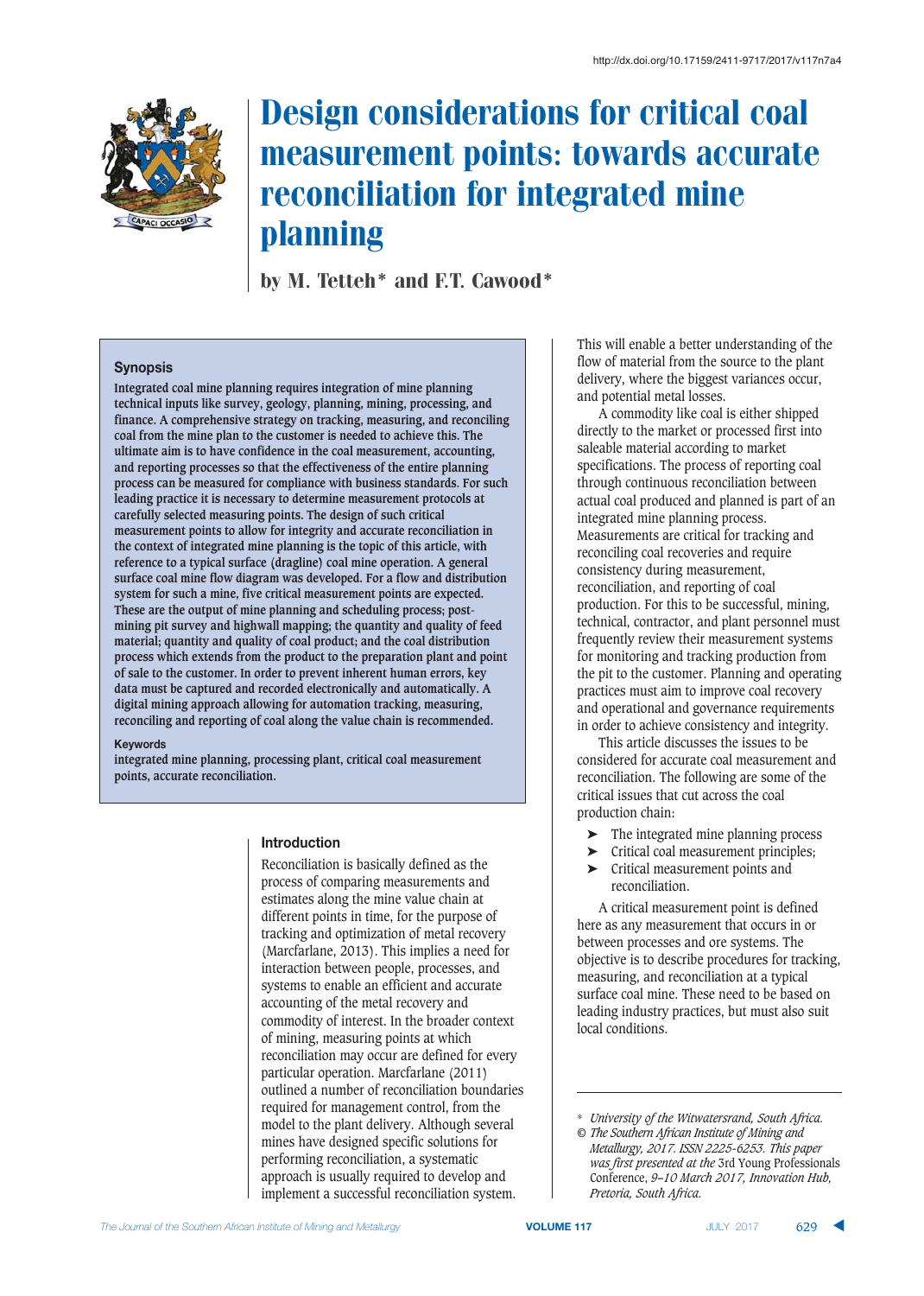### **The integrated mine planning process**

Integrated mine planning is an initiative reflecting an optimized interaction between people, processes, and systems (Cawood and Richards, 2008) for safe, sustainable, and profitable production. Although the process varies in detail from mine to mine, it should follow a basic structure like the one depicted in Figure 1. Cawood and Richards (2007) highlighted some opportunities for coal mine surveyors to add value at the operational and corporate levels of the mining company. These opportunities include playing a role in mineral accounting and quality assurance to meet mine requirements, market specifications, and reporting. Such work must be done in a manner that is consistent with business drivers along the mine value chain.

The planning process begins with the reporting of Resources and Reserves according to the South African Code for Reporting of Exploration Results, Mineral Resources and Mineral Reserves (SAMREC Code). Reserves form the basis of the resource development plan (RDP), which provides the first benchmark for the reconciliation of coal. The RDP is used to identify economic and market criteria. Other inputs such as the mine's corporate strategy also inform the longterm plan. The medium-term plan (5-year business plan) is developed from constant revision of the life-of-mine (LoM) plan, taking into consideration medium-term economic and market criteria, corporate goals, selection of equipment, and the grade control model (GCM). The short-term plan (annual plan) is a refinement of the medium-term plan, plus other inputs such as short-term economic and market criteria, annual corporate goals, equipment updates, scheduling, and the refinement of the GCM. The last stage of the planning process is the budget mine plan (monthly or quarterly) where

scheduled blocks (defined by SAMREC as the smallest modelled volume in the Reserves database and lowest scheduling entity in the planning hierarchy) are created with coal quantities and qualities calculated for each block. Adjustment factors are applied to estimate coal resource, (ROM) coal reserves, and marketable reserves. Morley and Moller (2005) categorized these observations in the planning process into four major headings:

- ➤ Resource/reserve estimation and mine planning (includes long-, medium-, and short-term planning plus annual reporting and budgeting)
- ➤ Mining, which includes resource/reserve block depletion (dispatch, survey data, and stockpiling information)
- ➤ Plant processing (feed and product)
- ➤ General observations and best practices.

The categories of a planning process outlined by Morley and Moller (2005) and the definition of an integrated mining process by Cawood and Richards (2008) emphasize the need for best practices in measurements.

All activities at every stage of the planning process are reflected in the GCM, which is the best available estimate of the coal to be mined (defined by SAMREC as the coal *in situ* within a scheduling block and within a working section targeted for mining and expressed as *in situ* tons at *in situ* moisture) and the products it will yield. The GCM is therefore fundamental for the comparison of planned and actual mining recovery. A number of opportunities become available to improve the definition of the coal to be mined as operations approach the area of interest. These areas of interest and their descriptions are outlined in Table I.



**Figure 1—Typical planning process (Cawood, 2015)** 

| Table I<br>Improving the definition of coal during operations |                                                                                                                                                                                                    |  |  |  |
|---------------------------------------------------------------|----------------------------------------------------------------------------------------------------------------------------------------------------------------------------------------------------|--|--|--|
| Area of interest                                              | <b>Description</b>                                                                                                                                                                                 |  |  |  |
| Highwall mapping                                              | Highwall in the previous strip to be surveyed and mapped to characterize the overburden to<br>be blasted in the next strip. Define the roof and floor horizons for the low wall of the next strip. |  |  |  |
| Strip survey                                                  | Strip surveys for grade control include coal floor profiling, losses underneath roadways, and potential loss due to<br>accumulations against the highwall.                                         |  |  |  |
| Top of coal drilling and/or strip sampling                    | Core drilling may be required from exposed coal roof to improve the definition of coal quantity and washability.                                                                                   |  |  |  |
| Mining practices                                              | Mining equipment and method influence the scale of dilution and loss.                                                                                                                              |  |  |  |
| Preparation plant simulation                                  | Available representative washability data from pit sampling or coal drilling will enhance the short-term<br>estimation of preparation plant yield.                                                 |  |  |  |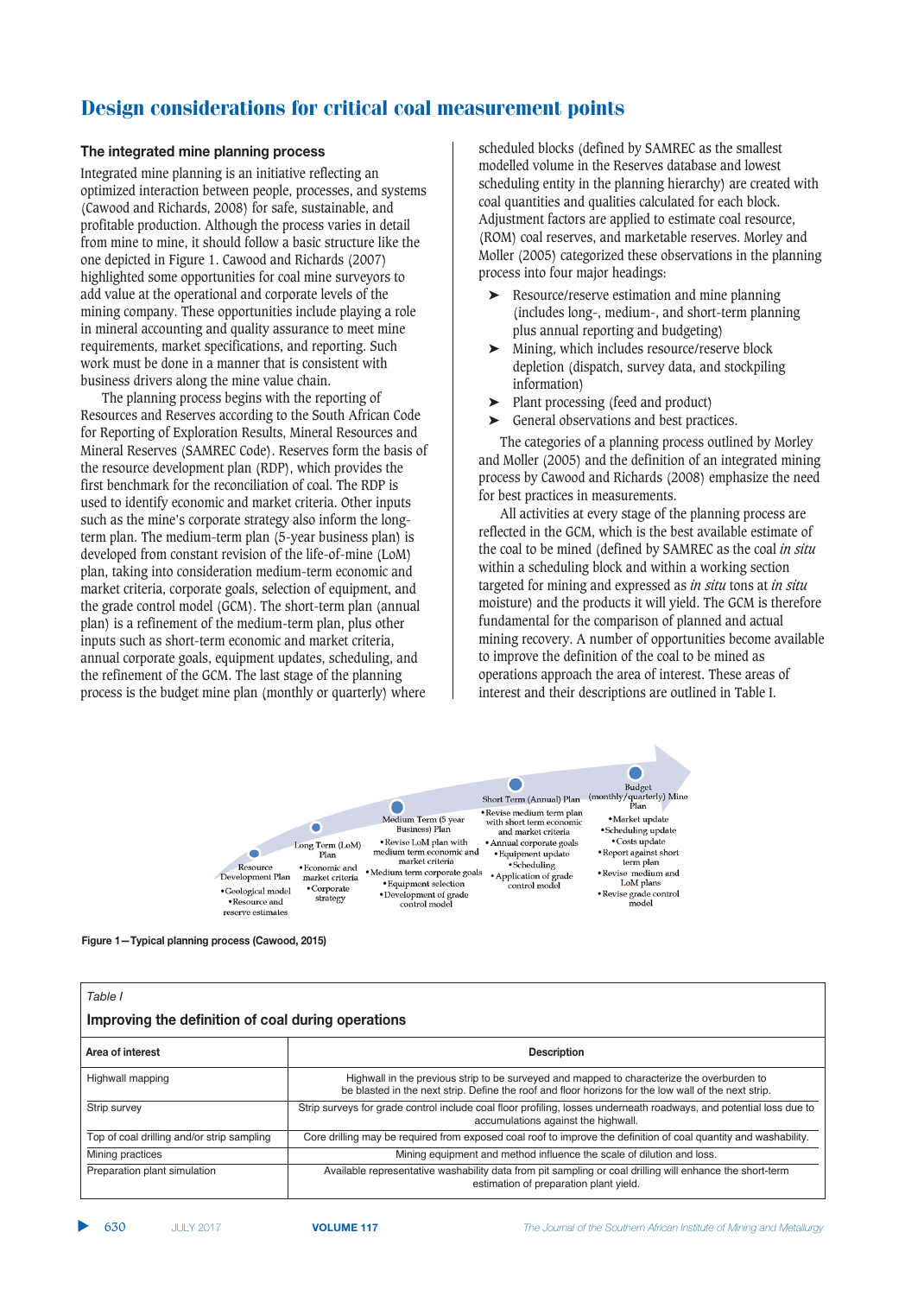Coal Resources form a subset of the total tonnage of coal *in situ* (defined by SAMREC as coal in the ground, before exposure and at *in situ* moisture and density). In terms of SAMREC, the Coal Reserve is the economically mineable subset of the Coal Resource. An economic mine plan and a series of adjustment factors are required to generate Coal Reserves (ROM tonnages) and Marketable Reserves from the Coal Resource. The adjustment factors used need to describe what is expected in terms of mining and preparation plant recovery for coals from different parts of the Resource. The relationship between Coal Resources and Coal Reserves is illustrated in Figure 2.

Mineable *In Situ* Coal Reserves are subdivided, taking into consideration an increasing level of geoscientific knowledge and confidence, into Probable and Proved Mineable *In Situ* Coal Reserves. ROM Coal Reserves are further subdivided into Probable and Proved ROM Coal Reserves, also with increasing level of geoscientific knowledge and confidence.

The calculation of quantity and quality of the ROM Coal Reserves takes the following into considerations:

- Mass (tonnage) after allowing for geological losses, mine planning factors, moisture content, mining losses, mining dilution (defined in SAMREC as the waste material that is mined during mining operations and thereby forms part of the Reserve), and contamination
- ➤ The quality of the coal, expressed in parameters relevant to specific applications for *e.g.* Eskom coal, Export coal. Additional quality specifications include ash, volatile matter, sulphur, coking properties, calorific value, *etc.*

Saleable Coal is the tonnage and quality of coal available for sale, either in the raw ROM state, at a specified moisture content, or after beneficiated ROM Coal Reserves have produced materials at specified qualities, moisture contents, and size ranges. For raw ROM products, the practical product yield is typically 100%. Discard and Reject Coal (defined by SAMREC as coal or any carbonaceous material from coal processing or mining operations with quality parameters that are not within the current range of saleable coals) from the processing plant or mining operations should be measured for effective coal flow comparisons and reconciliations. Figure 3 shows the basic relationships that need to be addressed.

The outer and larger circle represents the *In Situ* Coal Resource. Some of this may be uneconomic or unmineable and is therefore excluded from the coal identified for mining. Adjustments are applied to the quantities and qualities of the coal represented by scheduling mining blocks as part of the planning process. Such mining blocks are informed mainly by the mining method that is applied. The mining process will inevitably fail to recover all of the targeted coal in a block and will include some dilution from adjacent materials. This mixture then becomes the ROM coal that is removed from the pit. ROM coal may be placed in an intermediate stockpile and later reclaimed before being fed to the plant or power station, either alone or in a blend consisting of coal from another mining area or areas.

The first beneficiation process usually involves crushing the coal in a rotary breaker, which also separates large hard fragments as reject. The remaining material is then stockpiled as crushed coal and is subsequently reclaimed as the feed to the preparation plant. The breaker reject and the yield expected from the preparation plant must be estimated for each scheduling block, based upon the relevant properties of the coal and dilution materials. Simple adjustment factors based on available borehole core samples tend to be used, in conjunction with broad efficiency factors, to generate estimates of the marketable reserves. Adjustment factors are often used in the industry to obtain a reasonable estimate of Saleable Reserves (represented by the smallest circular shape in Figure 3, called the yield). However, the general nature of these adjustment factors makes it difficult to back-analyse the performance of discrete processes or to guide specific improvements of field performance. The condition of coal is altered as it undergoes mining, handling, treatment, and transport. Other processes such as breakage, losses, contamination, and exposure to the ingress of moisture are all possible means of altering the characteristics of the coal. These effects need to be evaluated for every coal type and at all stages of the coal flow.

The next section will discuss measurement principles and requirements for ensuring that coal production is measured and reported along its critical measurement points from mining to market towards accurate reconciliation.



**Figure 2-Relationship between Coal Resources and Coal Reserves** (Source: SAMREC Code, 2016)



**Figure 3-Transition of coal from in situ to saleable tonnage**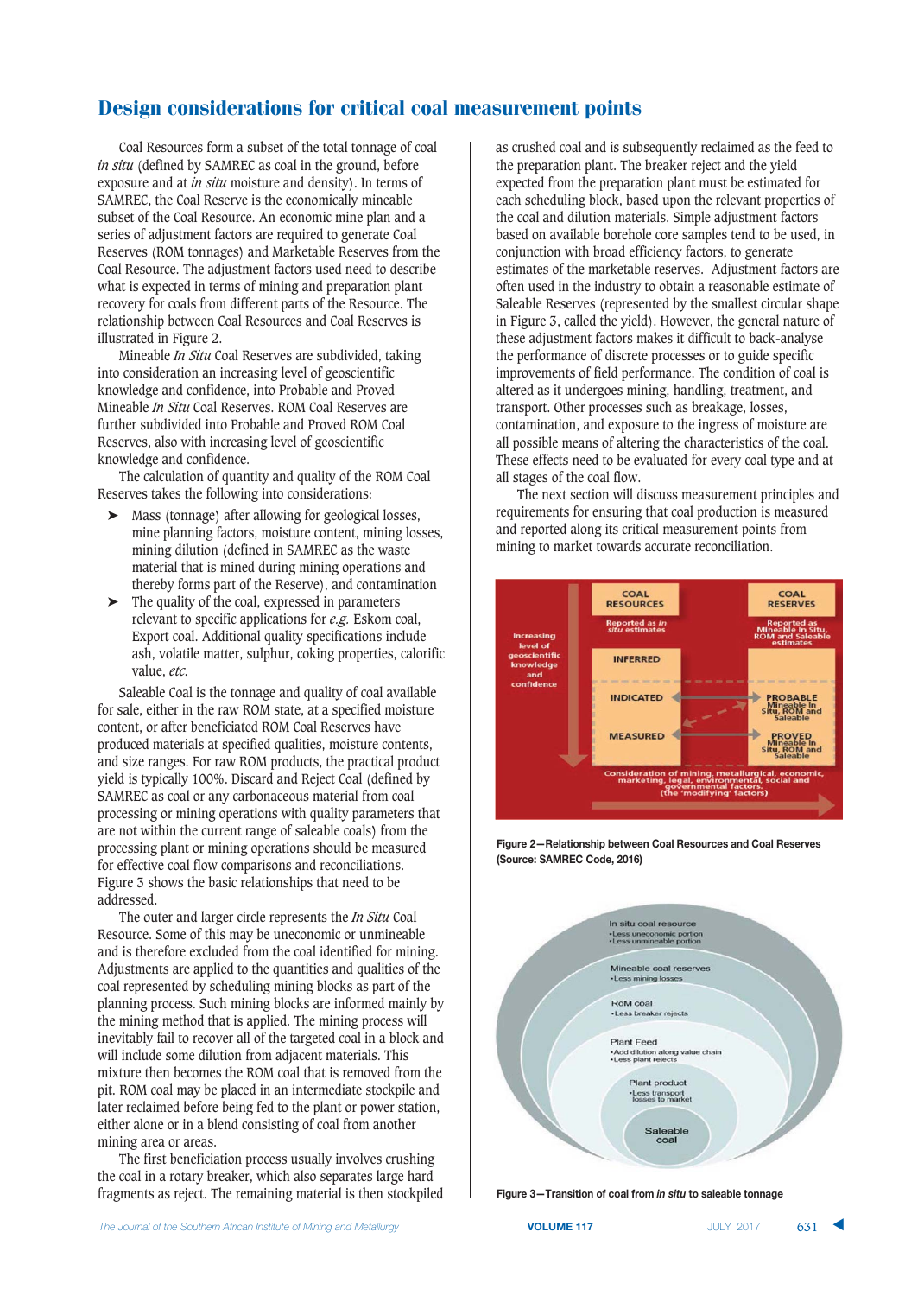### $k$  Critical measurement principles for accurate

### $reconciliation$

There are some basic measurement principles that need to be adhered to for ensuring reliable information is always produced throughout the coal value chain. There are many challenges in obtaining adequate measurements, which include capital cost of equipment and maintenance thereof, human resources, analysis and reporting of measured data, and assigning areas of responsibility. The measurement variables and their descriptions in Table II highlight some of the basic principles that need to be adhered to if a measurement system is to produce reliable information.

The measurement variables and descriptions in Table II are important to highlight efficiencies in the mining process. These would enable the reconciliation in the coal mining process. The accuracy of these measurements will help to bring out the 'truth' in the reconciliation results.

### Measurements for meaningful reconciliation

Production monitoring and reporting outputs are needed for a successful reconciliation of coal recovery and mining performance against the actual plan. The following production measurement and reporting outputs are essential requirements for the successful reconciliation of coal recovery and mining performance against plan.

## *Requirement 1: Design of the critical measurement points*

This is a major decision because it will require location of critical measurement points for meaningful reconciliation. Part of the design will include protocols and standard operating procedures (SOPs) at each measurement point. The design must also take the allocation of resources and budget constraints into account. Five critical points have been identified for a surface dragline coal mine operation to ensure effective control.

1. *Output of the mine planning and scheduling process*— Considers the estimate of coal resources and reserves per mining block after the GCM has been applied to it. The outcome (for reconciliation back to plan) is a short- to medium-term statement on the locality, quantity, and quality of planned coal over specific

periods. The information compiled for this purpose must also meet the reporting requirements of the plant.

- 2. *Post-mining pit survey and highwall mapping*—This is the actual tonnage mined (defined by SAMREC as the actual volume of ROM coal washed and processed from ROM coal fed to plant over a specific period) as calculated from survey measurements done according to the mine's SOP. This does not include sampling to test the quality of the coal. However, the sampling of exposed coal will result in better certainty on the quality of coal delivered to the plant and hence enable the plant manager to plan for better product control. The reconciliation on quantity (volume and/or mass) will be in both directions, *i.e.* with planned coal and coal delivered at the plant
- 3. *Feed tonnage (ROM coal) and quality delivered to the plant*—These include the consideration of various measurements – on-mine stockpile surveys, coal quantities delivered to the plant but not fed immediately into the plant, truck tallies, and truck weighbridge and conveyor scale readings. The calculation includes reconciliation of mine stockpile surveys against post-mining pit survey results and ROM coal to plant against the weighbridge at the plant. This point will also consider only the mass and not include sampling – similar to the second critical measuring point
- 4. *Coal product tonnage and quality*—This will be determined from a combination of stockpile surveys and scales for mass, in addition to the quality parameters reported by the plant. Coal stockpile areas are typically surveyed by the plant surveyor and checked by the mine's surveyor. It is important to note that this may be the first time that the quality parameters of the coal will be compared with the planning output if samples are not taken at measurement point 2
- 5. *Coal sales tonnage*—This is a final measurement of mass from mechanical scales recording the tonnage that leaves the plant. These scale readings will be

| Table II                                                   |                                                                                                                                                                                                                                                                                                                                                                                                                                                                    |  |  |  |  |  |
|------------------------------------------------------------|--------------------------------------------------------------------------------------------------------------------------------------------------------------------------------------------------------------------------------------------------------------------------------------------------------------------------------------------------------------------------------------------------------------------------------------------------------------------|--|--|--|--|--|
| Considerations for applying the principles of measurements |                                                                                                                                                                                                                                                                                                                                                                                                                                                                    |  |  |  |  |  |
| <b>Measurement variables</b>                               | <b>Description</b>                                                                                                                                                                                                                                                                                                                                                                                                                                                 |  |  |  |  |  |
| Mass and quality                                           | These are coal parameters that need to be measured and tracked through the value chain.                                                                                                                                                                                                                                                                                                                                                                            |  |  |  |  |  |
| Moisture                                                   | The weight of coal is meaningful only if the moisture content is known. Many of the ore loss, dilution, and recovery<br>impacts that need to be understood and managed can be disguised by changes in moisture, which varies between<br>2% and 10% depending on season and location along the chain of production processes.                                                                                                                                       |  |  |  |  |  |
| Accuracy and uncertainty                                   | Measurements are subject to some level of uncertainty. These uncertainties are propagated through the production<br>chain. A better understanding of accuracy and reliability of measurements allows a better accuracy<br>when balancing calculations and a better interpretation of the numbers. For instance, survey results are<br>preferred above those obtained from mechanical scales, and mechanical scales preferred above truck counts and truck factors. |  |  |  |  |  |
| Stockpile measurements                                     | Stockpile measurement is a challenge. The traditional way of dealing with stockpile measurements is to<br>acquire frequent reliable measurements of the stockpile volume and add or subtract measurements based on the most<br>reliable stockpile information available. Unmanned aerial vehicle (UAV) technologies can now provide accurate, frequent updates.                                                                                                    |  |  |  |  |  |
| Sampling                                                   | Quality estimation at any stage in the coal production process depends largely on sample representativeness.<br>When considering the reliability of the results, it is important to note that it may not be possible to meet all the<br>statistical requirements for sampling at some stages of the process.                                                                                                                                                       |  |  |  |  |  |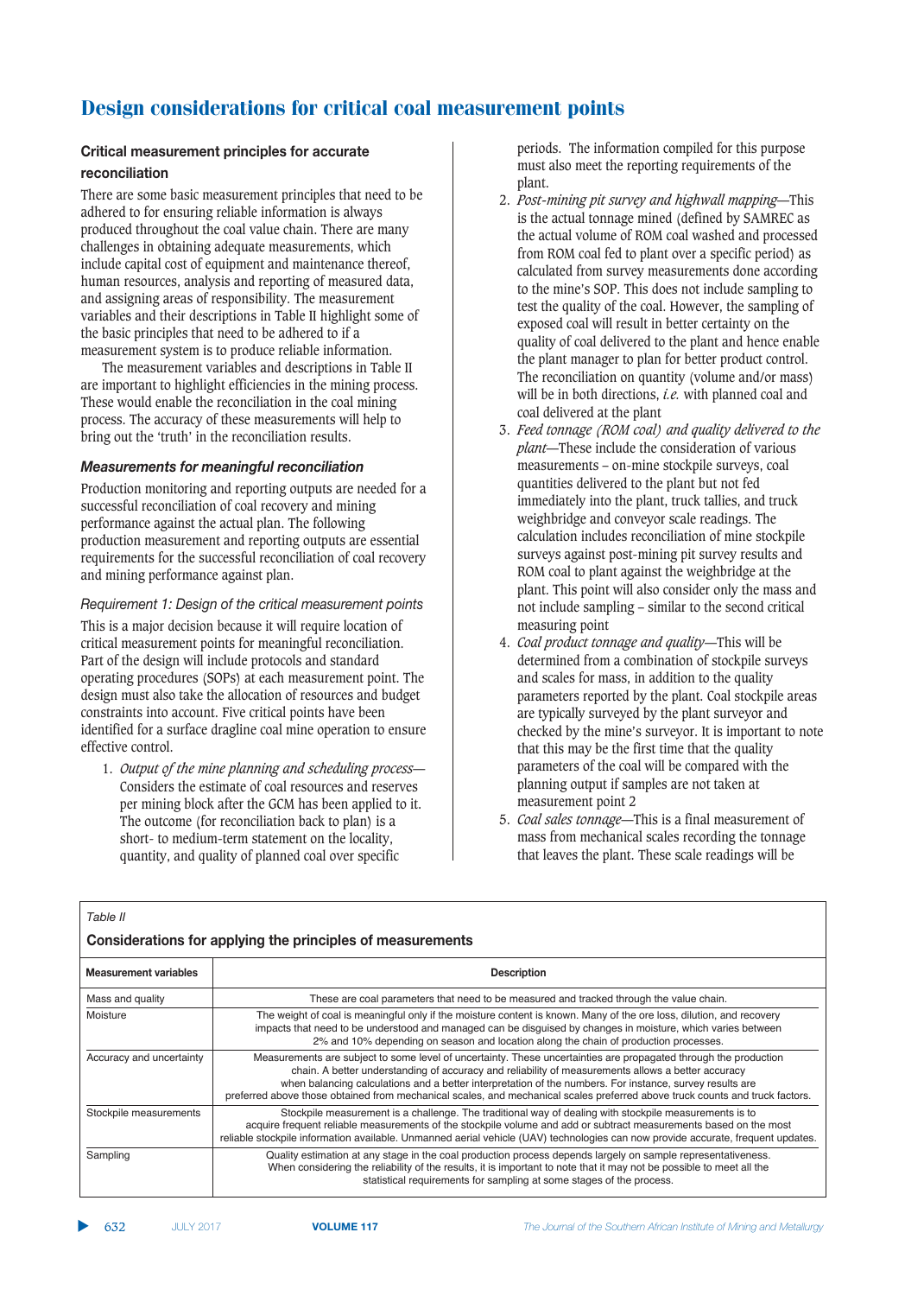compared with product stockpiles (backward) and other (forward) measurement points closer to the markets.

Figure 4 illustrates a typical flow sheet (of a surface coal mine) for the passage of coal from the ground to the point of delivery in the plant. Although this may vary from mine to mine, the same measurement principles are applicable. A number of critical measurement points are identified in the flow sheet indicating where tonnage and quality are measured in order to quantify mining performance and for reconciliation purpose.

## **Requirement 2: Identification, locating and tracking of** coal

This starts with mining block identification as developed by the short-term planning process. Coal from each scheduling block is tracked through the mining, handling, and preparation plant processes. Unforeseen conditions and departures from the planned operations are noted and interpreted for performance. The physical factors that affect the recovery of coal, such as geological structures, geotechnical collapse, or practical mining issues, must be identified so that their impact can be separated from more routine measures of mining performance.

# *Requirement 3: Applying the principles of measurement*

The measurement principles required to ensure reliable information are applied throughout the coal value chain. Measurement errors should be reduced to a minimum. Possible sources of error include:

- ➤ Accuracy with regard to sampling
- ➤ Survey measurements, with specific reference to stockpiles
- ➤ Volume calculations of mined areas
- ➤ Errors accrued in measuring additional quality specifications such ash, vitality, density, moisture content, calorific value (CV), coking properties *etc.*

### **Requirement 4: Reconciling at each measuring point**

Reconciliation is achieved by a structured comparison between the planned and actual values at each measuring point. Time-based production measurements will have to be adjusted to represent the performance of the same blocks of coal at different stages in the production process. It is recognized that the current planning and measurement systems at each operation may not be able to meet all of the requirements listed here. However, the progressive installation of additional measuring equipment and the reporting of basic reconciliations will quickly identify areas requiring additional resources, and will contribute to the ongoing refinement of the mine's protocols. The extent to which this comparison can be undertaken is limited only by the extent and reliability of the measurement data and the resources available to undertake the exercise. Riske *et al.* (2007) emphazised the need to capture key data through electronic and automatic means to eliminate human errors.

The next section outlines specific critical measurement points that exist along a typical coal production value chain. These critical measurement points are necessary to enable a successful reconciliation to be undertaken for effectivene planning and efficiency of mining operations.

## Critical measurement points and reconciliation

For a typical surface mining, processing, and coal distribution system, taking into consideration the market requirements and mining areas serving a processing plant, the following critical measurement points are expected:



**Figure 4-Typical surface coal mine flow sheet**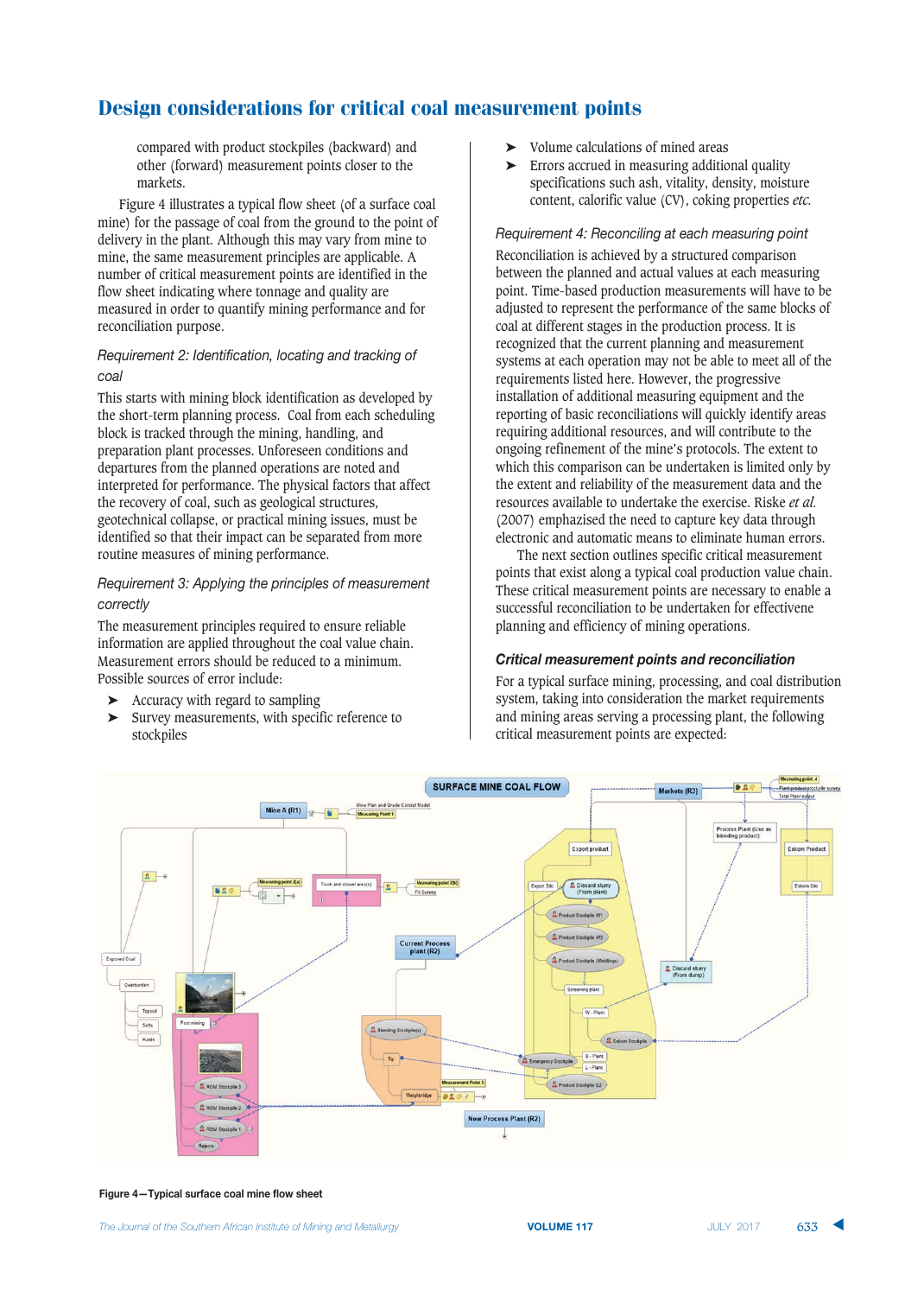- ➤ *Critical measuring point 1*—Output of the mine planning and scheduling process
- ➤ *Critical measurement point 2*—Post-mining pit survey and highwall mapping
- ➤ *Critical measurement point 3*—Feed ROM tons delivered to the plant
- ➤ *Critical measurement point 4*—Coal product
- ➤ *Critical measurement point 5*—Coal sales tonnage.

Table III summarizes these critical measurement points with specific reference to the measurement variables at each critical measurement point, data processing technique, and the reconciliation and reporting procedures carried out for the purpose of developing a protocol at each critical measurement point.

Critical measurement point 1 entails the definition of the *In situ* Coal and Reserves. This is the fundamental source of quantity and quality of the *In Situ* Coal and Reserves and Marketable Reserves estimated for a particular mining area. Once the coal has been exposed, surveyors can measure its actual volume and make a detailed quality measurement. At critical measurement point 2, the actual coal mined is obtained by surveying the final floor, highwall, and lowwall edges after mining is completed. Extreme care should be taken to account for any coal losses for the purpose of reconciliation. The third critical measurement point takes into consideration the quantity and quality of feed material. Sources of this data include truck counts, fleet management system, stockpile surveys, and rehandled coal. At critical measurement point 4, the tonnage and quality of the coal product is accurately determined. Very high-quality weightmeters and moisture and ash gauges are used in addition to sampling stations to determine the quality of the coal product, which is monitored constantly to meet market requirements.

Coal sales tonnage (critical measurement point 5) takes into consideration the coal distribution process. This distribution extends from the product at the preparation plant to the point of sale to the customer. This may be delivery on board a ship or to a stockpile at a power station. At every critical measurement point, accurate tonnage and quality measurements are required, taking into consideration the various processes the coal would have undergone.

### $R$  Conclusion and recommendations

This article described the protocols for tracking, measuring, and reconciling in coal for an integrated mine planning process. A typical planning process begins with the reporting of Resources and Reserves based on the SAMREC Code. The measurement principles and requirement discussed enable accurate key data, such as quantity and quality, to be captured for accurate reconciliation of coal from the In-situ Coal Reserve to saleable coal. It is, however, necessary to develop detailed protocols at each of the five critical measurement points discussed in this article, namely:

- 1. The output of the mine planning and scheduling process
- 2. Post-mining pit survey and highwall mapping
- 3. Feed tons delivered to the plant
- 4. Coal product
- 5. Coal sales tonnage.

The authors recommend that measuring protocols at each critical measurement point should be regularly reviewed and updated. In order to reduce errors accumulated in the collection of key data, automatic and electronic means for capturing data are recommended. To carry out a routine reconciliation process at a typical surface coal mine, it is necessary to arrange site meetings with management and senior technical personnel to ensure that management is supportive of the process and willing to initiate the process. Creation of awareness of the reconciliation programme, requirements, and procedures is necessary at all levels of the operation. A digital mining approach that enables the automated tracking of quality and quantity data through sensor technologies is recommended. Further reconciliation and reporting of coal along its flow would be possible through a web-based digital mining data system.

### $Acknowledgement$

The authors gratefully acknowledge the support received from the Wits Digital Mining Research Group, Julian Baring Fund, and the Wits School of Mining Engineering.

### **References**

- CAWOOD, F.C. 2015. Reporting of coal reconciling planned with actual. Sandvik International Mining School, University of the Witwatersrand.
- CAWOOD, F.C and RICHARDS, W.J. 2007. A review of the role of the coal mine surveyor in South Africa. *Journal of the Southern African Institute of Mining and Metallurgy*, vol. 107. pp. 109–113.
- CAWOOD, F.C and RICHARDS, W.J. 2008. Standardisation and formalising technical inputs into the mine planning process: A coal mine example. *Journal of the Institute of Mine Surveyors of South Africa*, vol, XXXII, no 9. pp. 659–673.
- MARCFARLANE, A.S. 2013. Reconciliation along the mining value chain. *Journal of the Southern African Institute of Mining and Metallurgy*, vol. 113. pp. 679–685.
- MARCFARLANE, A.S. 2011. Reconciliation along the base metal value chain. *Proceedings of the 6th Southern African Base Metals Conference*, Phalaborwa, South Africa, 18–21 July 2011. Southern African Institute of Mining and Metallurgy, Johannesburg. pp. 429–442.
- MORLEY, C. and MOLLER, R. 2005. Iron ore reconciliation a case study from Sishen Iron Ore Company. *Proceedings of the Iron Ore Conference*, Fremantle, Western Australia, 19–21 September 2005. Australasian Institute of Mining and Metallurgy, Melbourne. pp. 311–318.
- RISKE, R., FROUD, J., MORLEY, C., and GOTTE, J. 2007. The implementation of Snowden Software - a case study from Telfer. *Proceedings of the World Gold Conference*, Cairns, Queensland, 22-24 October 2007. Deschenes, G., Tuckerm D., Pocock, K., and Avraamides, J. (Eds.) Australasian Institute of Mining and Metallurgy, Melbourne. pp. 75–82.
- SAMREC. 2016. South African Mineral Resource Committee The South African Code for the Reporting of Exploration Results, Mineral Resources and Mineral Reserves (the SAMREC Code). 2016 Edition. Prepared by the SAMREC Committee under the Joint Auspices of SAIMM and GSSA). ◆